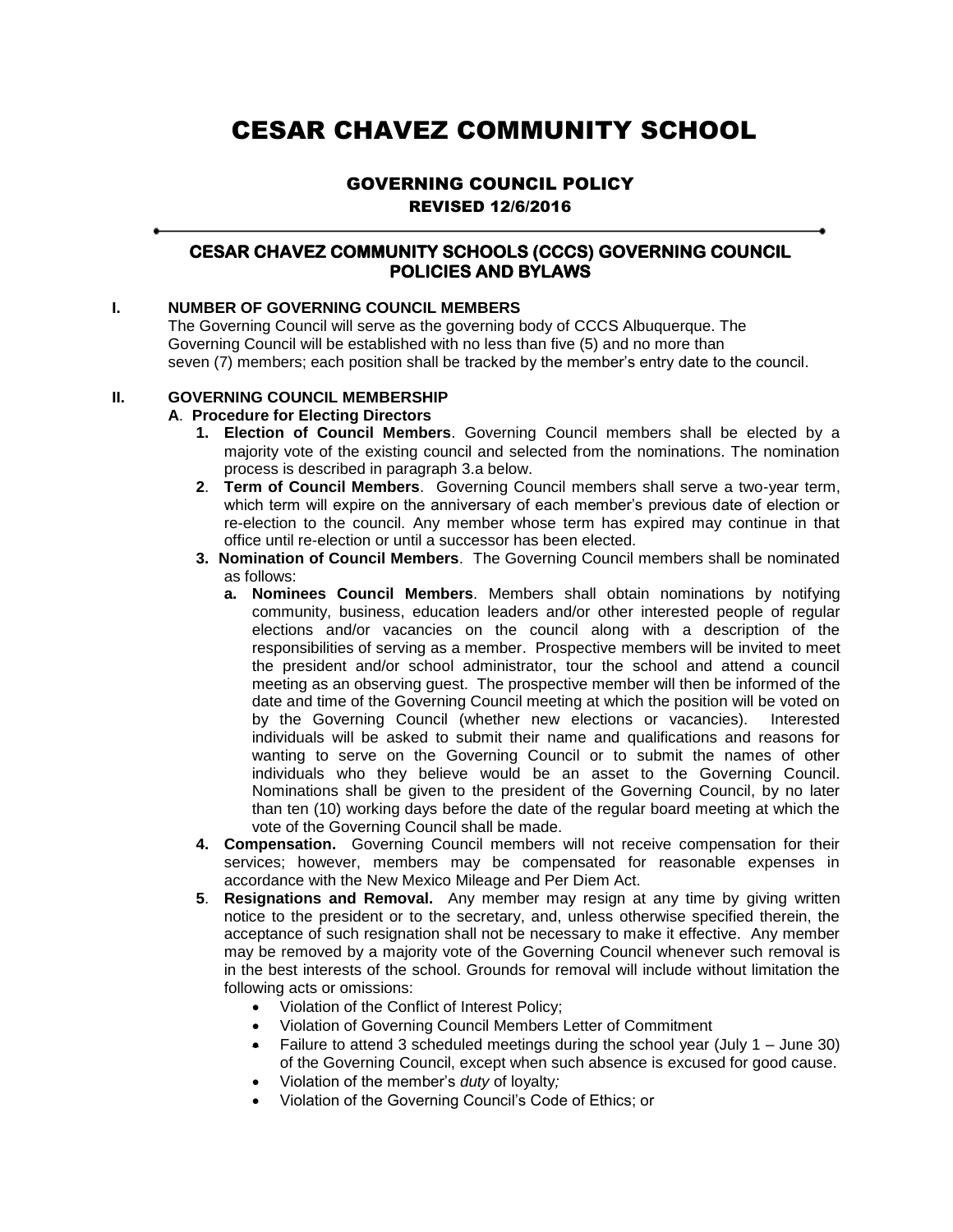- Any other grounds the Governing Council deems legally and ethically appropriate.
- **6. Vacancies.** A vacancy on the Governing Council shall be filled by the Governing Council after the nomination process described in paragraph 3 above has been completed. Once the vacancy is filled, the term shall only be for the unexpired portion of the term of the member being replaced.
- **7. Attendance.** Members of the Governing Council are required to attend all scheduled meetings of the Governing Council unless good cause exists for the absence. If a council member cannot be physically present at a meeting for unavoidable conflict, he/she may make arrangements to appear by telephone in accordance with the provisions of the Open Meetings Act. A member of the Governing Council who will be unable to attend a Governing Council meeting will notify the president of the Governing Council prior to the meeting and if he/she intends to appear by telephone the council member shall make arrangements with the head administrator or his/her designee.. Notice may be made by e-mail as long as it is made four hours in advance of the meeting. If the president cannot attend the meeting, he/she must notify the vice-president and forward all information regarding the upcoming meeting to him/her, including notices of non-appearances by other council members.

## **III. POWERS AND AUTHORITY OF THE GOVERNING COUNCIL**

## **A**. **Authority of the Governing Council**

- **1. General.** The Governing Council is the governing body of the charter school and is responsible for ensuring the fair and uniform application of all federal, state and local laws in the operation of the school as well as the school's charter and policies. The school will be operated for the educational benefit of its students. The Governing Council is the policy-making body for the school. The CCCS Governing Council will exercise leadership primarily through the formulation and adoption of policies.
- **2. Delegation to the Head Administrator.** The Governing Council shall concern itself primarily with broad questions of policy and with the appraisal of results rather than with administrative detail. The application of policies is an administrative task to be performed by the head administrator and designated staff, and they shall be held responsible for the effective implementation of Governing Council policies. The head administrator shall be held responsible for keeping the Governing Council informed of all matters within its purview so that the Governing Council can fulfill the above described functions of a governing body. The head administrator will have primary responsibility for all aspects of the school's operations and programs, including the day-to-day management and implementation of the school's charter and Governing Council policies. The teachers and staff of CCCS will report to the head administrator.
- **3. Individual Member's Authority.** A member of the Governing Council is a public officer, but has no power or authority individually. The charter vests power in the Governing Council, and not in the members, either individually or otherwise and these powers must be exercised by the Governing Council at a public meeting in regular or special called meetings, with action duly recorded in its minutes.
- **4. Binding Authority.** The Governing Council shall not be bound in any way by any action or statement on the part of any individual governing council member except when such a statement or action is in pursuance of specific instructions from the Governing Council. Any such exception shall be recorded as an action item of the Governing Council and recorded in the minutes.
- **5. Advanced Notice.** The Governing Council recognizes the importance of timely communication among its members and between the Governing Council and the head administrator. The head administrator or his/her designee will strive to insure that the Governing Council is given prior notice of matters submitted by members for deliberation at meetings.

## **B. Powers of the Governing Council**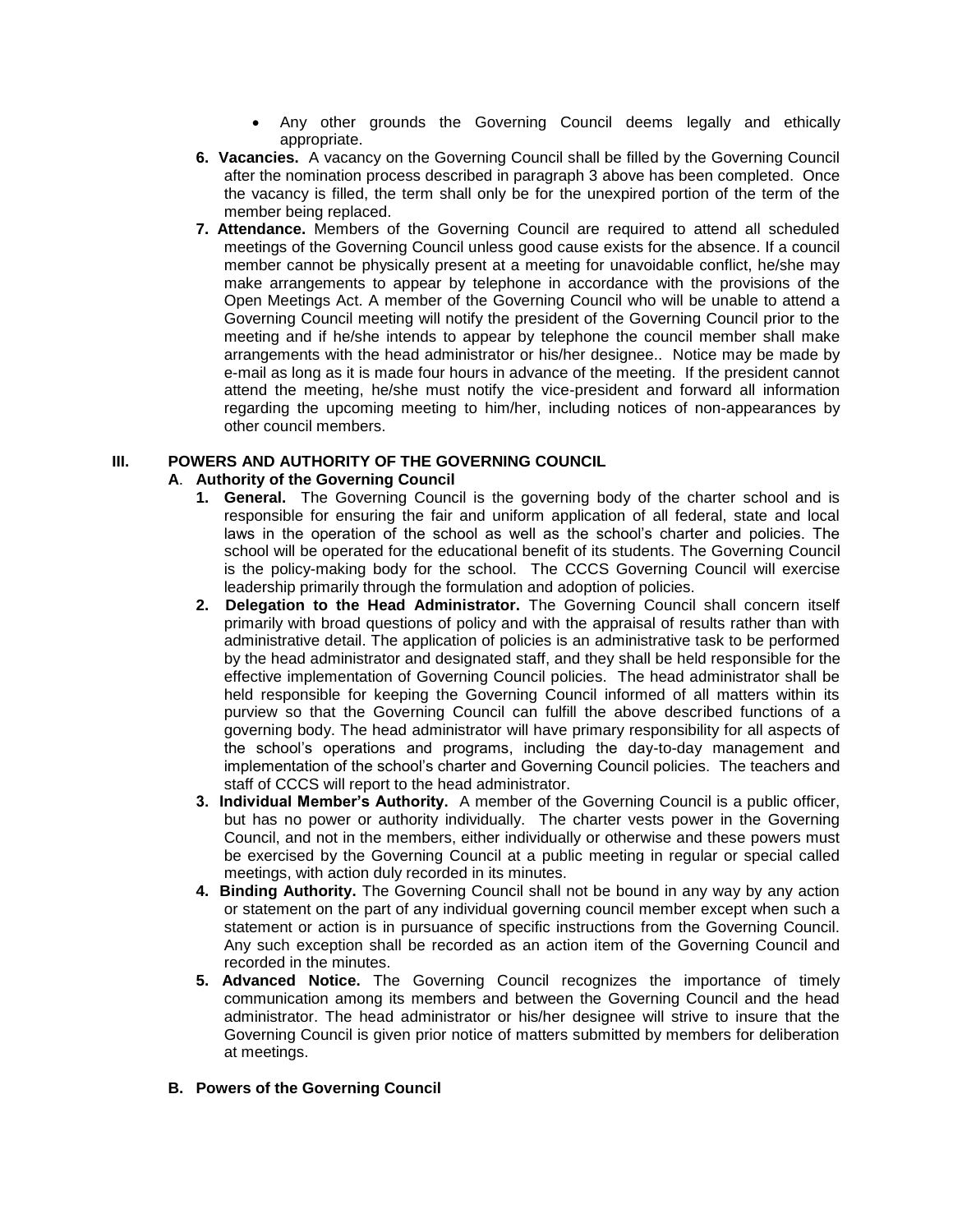The powers and duties of the Governing Council prescribed by the CCCS Charter and the New Mexico Public School Code and all applicable laws and regulations. Complete and final control of all matters pertaining to the school's educational system shall be vested in the Governing Council. The Governing Council of CCCS shall have the following powers and duties:

- 1. Those powers as set forth in the CCCS charter that are not inconsistent with federal or state laws or constitutions, or as otherwise set forth in the Charter Schools Act, NMSA 1978 §§22-8B-1, *et seq.*
- 2. Employ the head administrator/principal of CCCS;
- 3. Delegate administrative and supervisory functions of the head administrator/ Principal of CCCS when appropriate;
- 4. Approval of the annual budget of anticipated income and expenditures, and direct the preparation of the annual financial audit report.
- 5. Have the capacity to sue or be sued;
- 6. Contract for services facility leases with any school district, a university or college or any third party for the use of a facility, its operation and maintenance and the provision of any service or activity that CCCS is required to perform in order to carry out the educational program described in its charter.
- 7. Acquire and dispose of property provided that at the termination of the charter, all assets of the charter shall revert to the local school board that authorized the charter, unless otherwise amended by law.
- 8. Accept or reject any charitable gift, grant, devise or bequest not otherwise contrary to law or the terms of the charter.
- 9. Contract for provision of financial management, food services, education related services or other services.
- 10. Attend the required number of hours of annual training as set forth in SB- 148, effective 6/19/09.

## **IV. GOVERNING COUNCIL OFFICERS**

#### **A. Officers**

The officers of the school shall be President, Vice President, and Secretary. The school may, at the discretion of the council, provide for different categories of Officers, including, without limitation, one or more assistant secretaries. The duties of certain officers are set forth herein. When the incumbent of an office is unable to perform the duties thereof or when there is no incumbent of an office (both such situations referred to hereafter as the "absence" of the Officer), the duties of the office shall, unless otherwise provided by the Board or these Bylaws, be performed by the next officer set forth in the following sequence: President, Vice President, Treasurer and Secretary.

## **B. Appointment and Tenure**

 All Officers shall be elected each year by the council at its annual meeting for terms of one (1) year or until their successors have been duly elected and qualified, or until their death, resignation or removal. Officers' terms shall commence immediately following the annual meeting of the council.

## **C**. **Resignations and Removal**

 Any officer may resign at any time by giving written notice to the president or to the secretary, and, unless otherwise specified therein, the acceptance of such resignation shall not be necessary to make it effective. Any officer may be removed by the council whenever in its judgment he/she fails to perform the duty of office or such other duties as appointed by the council and the best interests of the school would be served thereby.

## **D**. **Vacancies**

 A vacancy in any office may be filled by the council for the unexpired portion of the term of the officer being replaced.

## **E. President**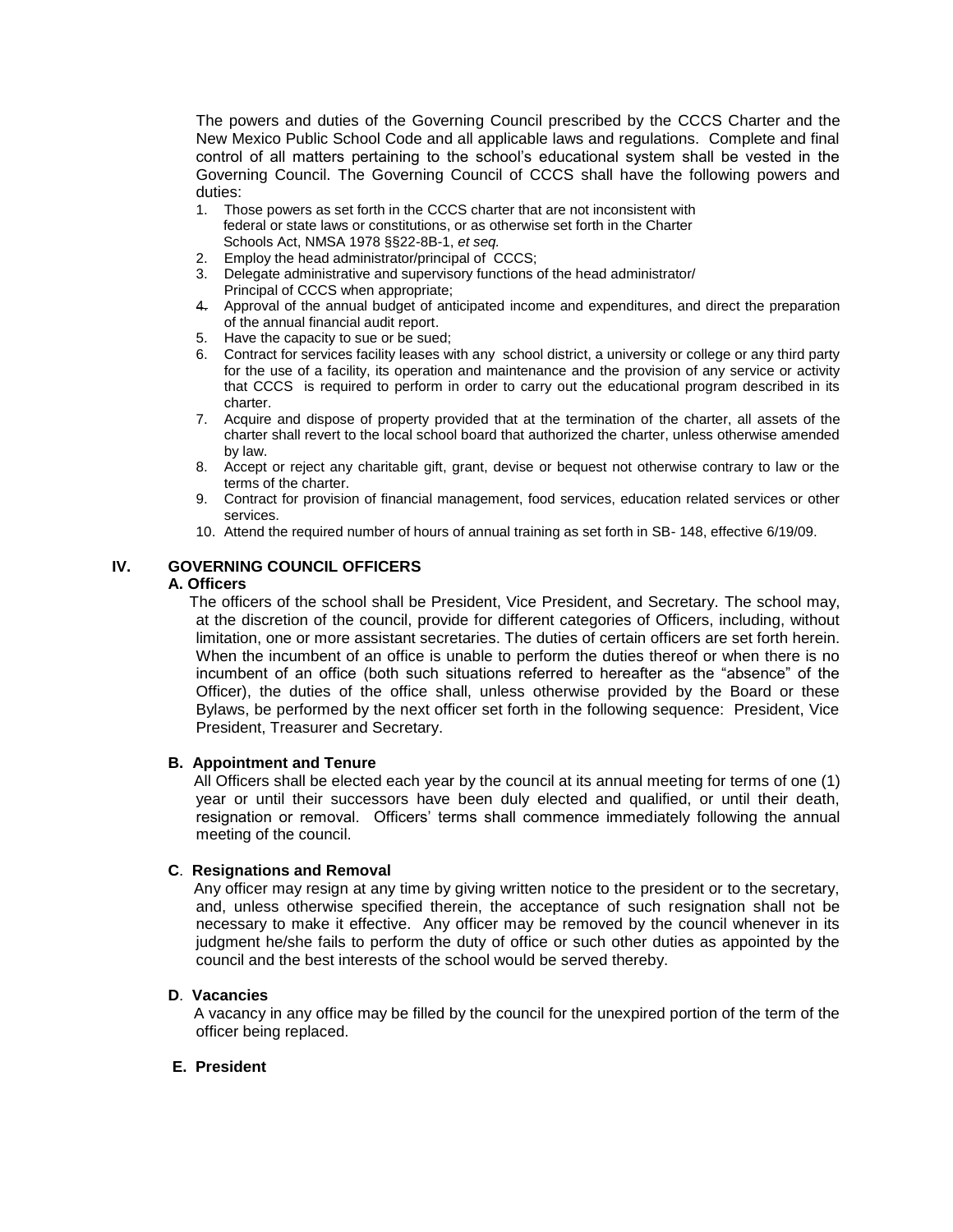The president of the Governing Council shall preside at all meetings and shall appoint committees with approval of the Governing Council**.** He/She shall have the right, as other members of the Governing Council, to make or second motions, to discuss questions, and to vote. The president of the Governing Council may not act for or on behalf of the Governing Council without prior specific authority from a majority of the Governing Council to do so. All communications addressed to the president shall be considered by him or her for appropriate action, which consideration may include consulting with legal counsel, and consideration by the Governing Council. The president shall sign legal documents as required by law and perform such other duties as may be prescribed by the Governing Council. It is the president's responsibility to ensure that Governing Council members uphold their commitments/responsibilities to the school. The president will compile in collaboration with the head administrator the topics for business to be placed on the agenda. Any member of the Governing Council may offer items to be heard or discussed at any meeting of the council.

## **F. Vice President**

 The vice-president shall perform the duties of the president in the absence of the president or at the request of the president. In the event a vacancy occurs in the presidency, the vicepresident will act in the capacity of the president until the office has been filled by a vote of the council membership.

## **G. Secretary**

 The secretary shall keep the minutes of the Governing Council meetings, subject to the direction of the president, assure that all notices are given in accordance with the provisions of the charter, Governing Council policies and as required by law; shall countersign, when required, all authorized bonds, contracts, deeds, leases, or other legal instruments; and in general perform all duties incident to the office of secretary and such other duties as from time to time may be assigned to the secretary by the Governing Council. The council may appoint a designee to assist with the responsibilities of the secretary as described herein, including recording and transcribing the minutes of the meetings, posting notices and agendas and preparing packets for the Governing Council's review. The council secretary will review the minutes prior to presentation to the Governing Council for approval. The secretary shall be responsible for presenting the minutes to the council at meetings.

## **H. Compensation**

The officers shall not be compensated for their services; however, they may be compensated for reasonable expenses in accordance with the New Mexico Mileage and Per Diem Act.

## **I. Directors and Officers Insurance**

The Governing Council may secure officers and directors insurance in excess of the coverage provided by the NM Public School Insurance Authority upon appropriate approval of the Governing Council and if provided for in the charter school's approved budget.

## **J. Delegation**

 The Governing Council may delegate temporarily the powers and duties of any officer, in case of such officer's absence or for any other reason, to any other officer, and may authorize the delegation by any officer of any of such officer's powers and duties to any agent or employee subject to the general supervision of such officer.

## **V. STANDING COMMITTEES OF THE GOVERNING COUNCIL**

The Governing Council will have the authority to form the following committees based on the needs of the School;

## **A. Proposed Committees**

**1**. **Academic Oversight Committee.** The head administrator will be instrumental in developing a committee to deal with educational reporting and oversight. The purpose of this committee would be to ensure that the educational programs of the school are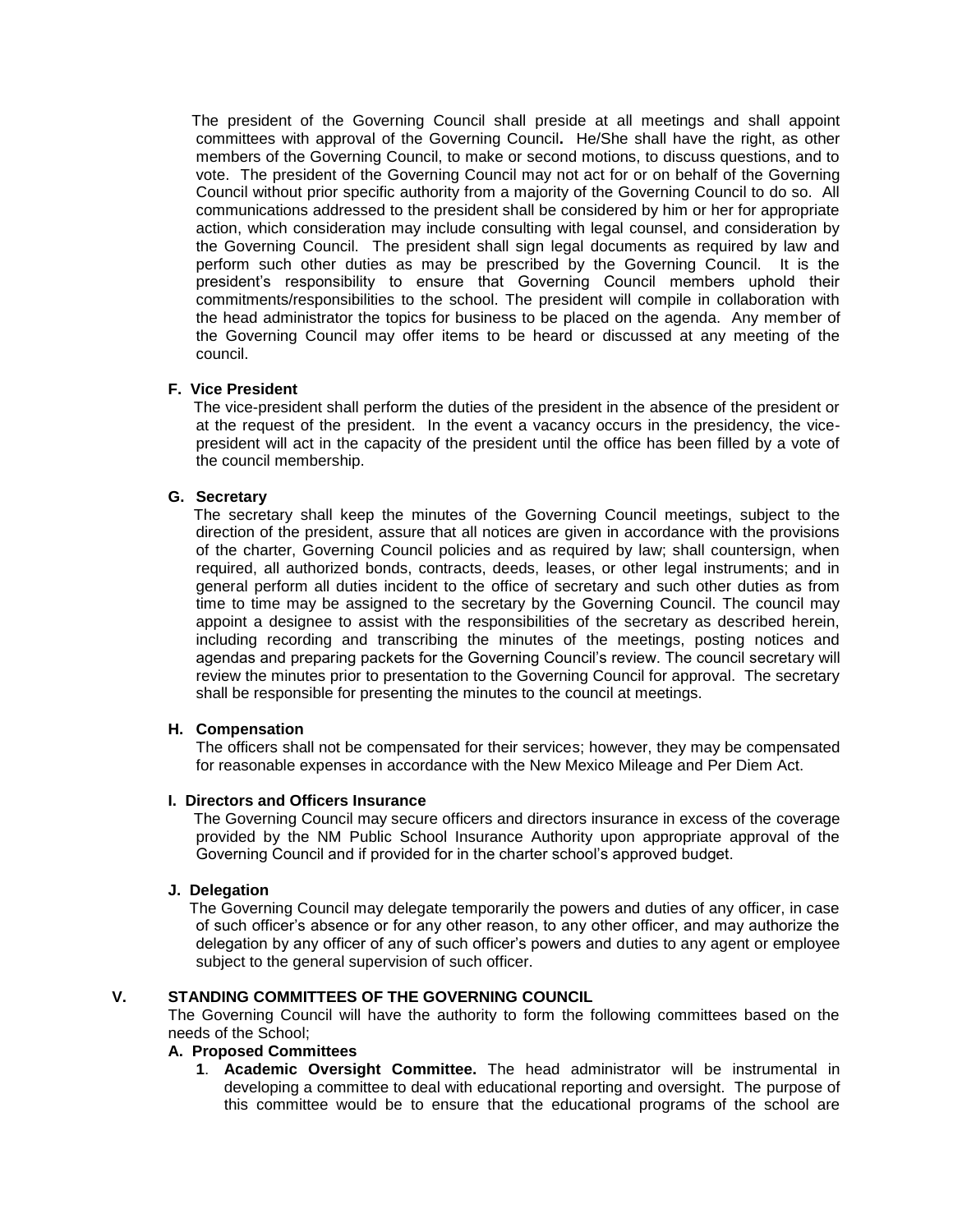accomplishing the goals of the charter, its curriculum and meeting state standards as required by law.

- **2**. **Finance Committee.** CCCS's Finance Committee has a vital role in keeping the Governing Council apprised of the school's business affairs and financial condition.
	- **a. Appointments and Composition.** The members of the finance committee shall be a member of the Governing Council who shall serve as the chair, the CCCS Business Manager, and, if possible, at least one other member who is a non-CCCS employee and disinterested party selected by the members and business manager and approved by the council.
	- **b. Responsibilities**
		- Prepare and maintain the annual budget for the charter school in collaboration with the head administrator.
		- Also in collaboration with the head administrator, develop and annually revise a long-term financial forecast.
		- Review all grant proposals and when necessary, make recommendations to the council.
		- Prepare all Budget Adjustment Requests (BAR) and present with recommendations to the Governing Council as necessary.
		- Represent the school throughout all phases of the annual audit.
		- Review business manager's required reports and make recommendations to the Governing Council regarding the reports as necessary.
- **3. Council Development Committee.** The Governing Council development committee is commissioned by and responsible to the Governing Council to assume the primary responsibility for matters pertaining to Governing Council recruitment, nominations, orientation, training, and evaluation in accordance with the Governing Council polices and bylaws as well as established policies and practices approved by the Governing Council.

## **4. Committee Selection and Membership.**

- **a. Election and Term.** Members of each committee may be chosen from time to time by the Governing Council and shall serve for such period of time as the Governing Council shall from time to time determine. The specific composition of the Finance Committee, however, shall be governed by the provisions of paragraph 2. above.
- **b. Meetings.** Committees may meet at such times and for such purposes as they shall from time to time determine. Provisions for notice and procedures applicable to meetings of the Governing Council's committees shall be as prescribed by the Governing Council and shall comply with the Open Meetings Act if the purpose of such meeting is to set policy affecting the school.
- **c. Resignations and Removal.** Any member of a committee may, at any time, resign by giving written notice to the President or the secretary and, unless otherwise specified therein, the acceptance of such resignation shall not be necessary to make it effective. Any member of a committee may be removed by the Governing Council whenever in its judgment the best interests of the School would be served thereby.
- **d. Compensation.** Members of the committees shall not receive any compensation for their services; however, they may be compensated for reasonable expenses in accordance with the New Mexico Mileage and Per Diem Act.
- **e.** The Governing Council has the authority to create *ad hoc* committees as deemed necessary. The policies and procedures that govern *ad hoc* committees will be determined as specified by the Governing Council action creating and approving the existence of any such committee.

## **VI. MEETINGS OF THE GOVERNING COUNCIL**

All meetings of the CCCS Governing Council shall be held in accordance with the New Mexico Open Meetings Act, NMSA 1978 §§10-15-1, *et seq.*

## **A. Meetings**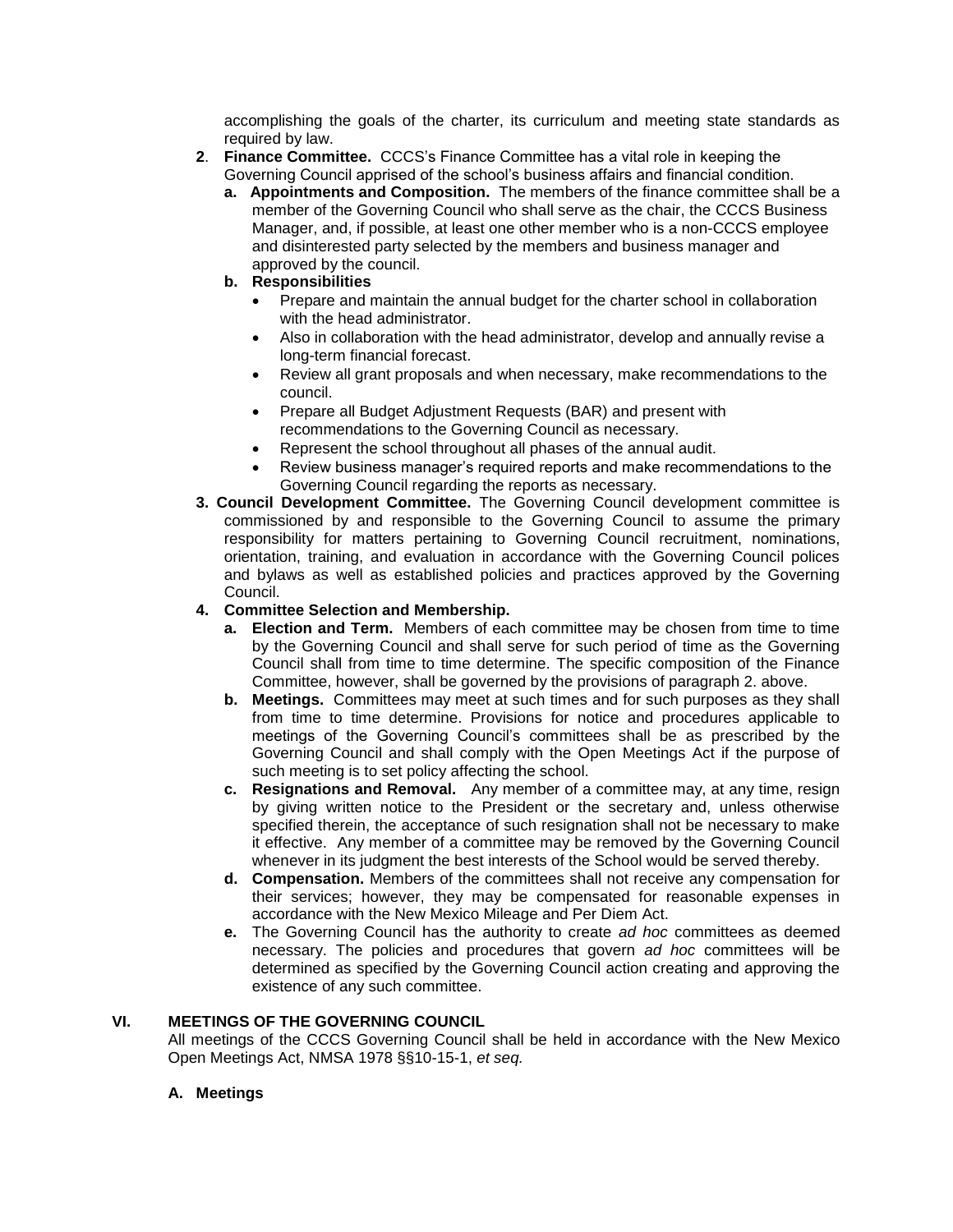The Governing Council shall pass a resolution annually describing what notice of a public meeting is reasonable when applied to the CCCS Governing Council resolution. The resolution shall describe appropriate notice and methods for posting agendas for regular, special and emergency meetings of the Governing Council.

## **B. Special Meetings**

Special meetings of the Governing Council may be called at the direction of the Governing Council. Such meetings to be held at such time and place consistent with the Governing Council's annual resolution for conducting its public meetings.

## **C. Attendance via Telephone Conference Call**

Except to the extent otherwise provided by law, any meeting of the Governing Council may be attended by any or all of the Council Members by means of a conference telephone (or similar communications equipment) when it is otherwise difficult or impossible for the member to attend the meeting in person, provided that each member participating by conference telephone can be identified when speaking, all participants are able to hear each other at the same time and members of the public attending the meeting are able to hear any other member of the Governing Council who speaks during the meeting. Such attendance shall constitute presence by the Governing Council member as if in person at such meeting and for purposes of determining a quorum. Any action taken by the Governing Council at such meeting shall constitute a valid action of the Governing Council.

## **D. Notice**

The Governing Council shall provide notice and post agendas in accordance with the New Mexico Open Meetings Act. Reasonable notice of the Governing Council shall include newspapers of general circulation that have provided a written proof of such notice. Notice of meetings and the availability of meeting agendas shall be consistent with the Governing Councils annual resolution. Except in cases of emergency the Governing Council shall only act on matters identified on the agenda.

## **E. Emergency**

An emergency meeting or agenda item is one necessitated by unforeseen circumstances that if not addressed immediately by the Governing Council, will likely result in injury or damage to persons or property or substantial financial loss to the public body.

## **F. Minutes**

The Governing Council shall keep written minutes of all its meetings. The minutes shall include a minimum the date, time and place of the meeting, the names of members in attendance and those absent, the substance of the proposals considered and a record of any decisions and votes taken that show how each member voted. All minutes are open for public inspection. Draft minutes shall be prepared within ten working days after the meeting and shall be approved, amended or disapproved at the next meeting where a quorum is present. Minutes shall not become official until approved by the Governing Council.

## **VII. CONFIDENTAL MATTERS OF THE GOVERNING COUNCIL**

The Governing Council recognizes that confidential information will be brought to the attention of individual governing council members and/or the Governing Council as a whole pertaining to, but not limited to, the following:

- matters relating to the employment or dismissal of, or charges against, specific CCCS personnel;
- matters relating to litigation or proposed litigation in which the Governing Council is or may become a party, or attorney-client communications;
- consideration of the acceptance of gifts, bequests, or donations where confidentiality has been requested by the donor;
- consideration of wages and benefits for the head administrator; ;
- consideration of suspension, expulsion, or disciplinary action in connection with a student;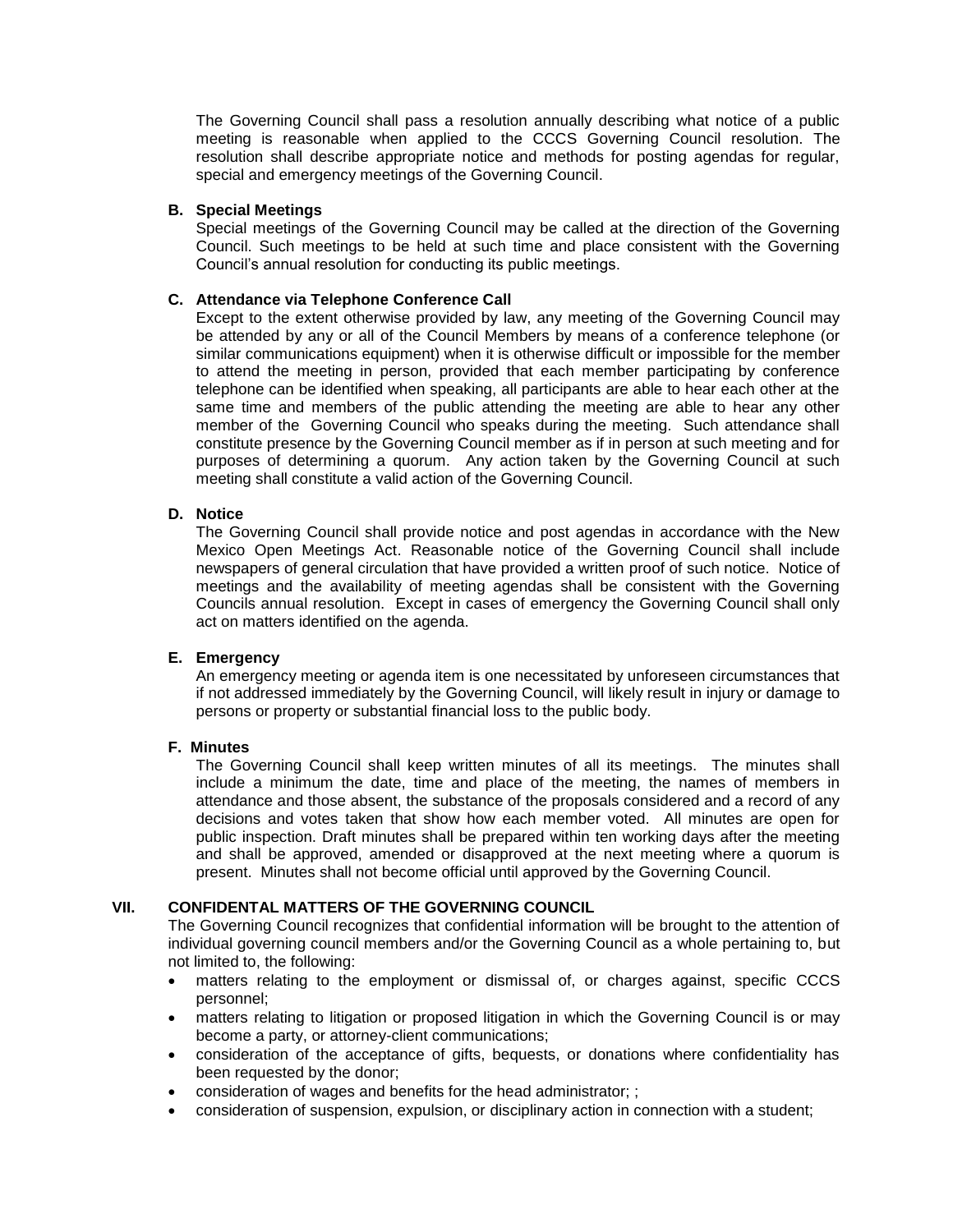- matters relating to the security of students, personnel, visitors, and/or school property; and
- such matters that may arise and qualify as being confidential by law.

The Governing Council further recognizes that public disclosure of such information should not occur. It is the policy of the Governing Council that council members shall discuss or disclose confidential information only in connection with legitimate school business and only with individuals with a legitimate right to know.

## **VIII. MANNER OF ACTION**

#### **A. Quorum**

A majority of the seated council members, whether personally present or appearing telephonically shall constitute a quorum for the transaction of business at any meeting of the Governing Council.

#### **B. Manner of Acting**

 No action of the Governing Council shall be valid unless taken at a meeting at which a quorum as defined herein is present and which has been properly noticed pursuant to the New Mexico Open Meetings Act. NMSA (1978) §§10-15-1 *et seq.* 

## **IX. CONFLICTS OF INTEREST AND CODE OF ETHICS**

## **A. General Statement**

It shall be the duty of each Governing Council member to voluntarily excuse him/herself from discussions of confidential information and abstain from voting on matters in which the Governing Council member has a personal or financial interest, including an interest by a member of the Governing Council's immediate family, or where the Governing Council's participation will or may compromise the confidential nature of the discussion. Failure to voluntarily remove himself/herself from such conflicts of interest may result in a vote to remove the member from the Governing Council.

#### **B. Disclosure**

Each council member agrees to complete and sign a Disclosure of Conflicts of Interest statement prior to accepting his/her position on the council. In addition to this statement, council members shall annually update the disclosure statement and shall otherwise immediately notify the president of the council when he or she becomes aware that an actual or potential conflict may exist.

## **C**. **Conflict of Interest Policy**

Each council member agrees to abide by the CCCS Conflict of Interest Policy adopted by the Governing Council.

#### **D**. **Code of Ethics**

Each council member agrees to abide by the CCCS Code of Ethics adopted by the Governing Council.

## **X. MISCELLANEOUS**

## **A. Checks, Drafts, Etc**.

All checks, drafts or other orders for the payment of money, and all notes or other evidences of indebtedness issued in the name of the school shall be signed by such officer or officers, agent or agents of the school as designated by the Governing Council.

## **B. Books and Records**

The Governing Council shall keep accurate and complete books and records of the actions of the Governing Council, which records shall be open to inspection by the members of the Governing Council at any time, or members of the public pursuant to the Inspection of Public Records Act, NMSA 1978 14-2-1 *et seq.* 

## **C. Financial Matters**